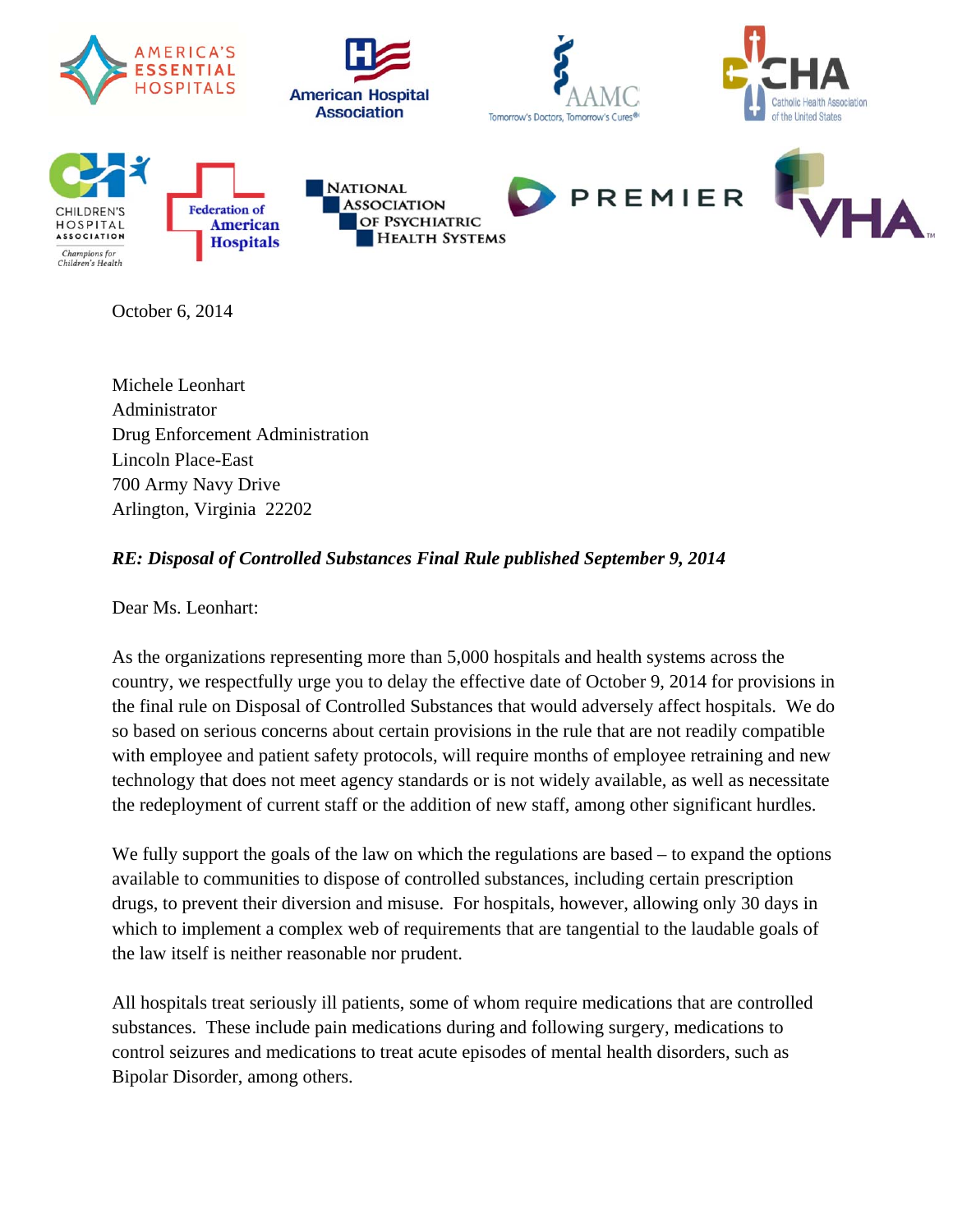Michele Leonhart October 6, 2014 Page 2 of 3

We recognize the importance of disposing properly of such substances to prevent diversion and misuse. However, the regulations make it nearly impossible to safely do so for small amounts left over in syringes, IV solutions or medicated patches. The problem is two-fold. First, it is impossible to accurately quantify such small amounts to satisfy the regulations that apply to "reverse distributors" (companies that can be hired to properly dispose of left-over medications). These companies that would otherwise provide disposal services simply cannot accept or dispose of medications in these quantities because of certain record keeping requirements in the regulations.

Second, we are aware of no technology that meets DEA standards that would allow hospitals to properly dispose of these small quantities of left-over medications on site. Virtually no hospitals have incinerators, for commendable environmental reasons, and there appear to be no companies that currently meet DEA standards to provide disposal services by chemical means. This combination of issues leaves hospitals with few, if any, practical options.

In addition, and even more disturbing, the record keeping and disposal requirements that apply to these same medications do not appear readily compatible with the goals of prudent employee and patient safety requirements, such as those found in the Occupational Safety and Health Administration's directives to dispose of syringes promptly and Medicare's Condition of Participation Requirements related to infection control standards for rapid disposal of syringes and not transporting them elsewhere in the hospital for further handling. That is because the DEA regulations can be read as requiring syringes containing medications to be moved from room to room or capped and uncapped in order to properly log them. Such an approach presents real and unacceptable hazards for employees and patients.

The definition of employee in the rule also has serious implications for hospitals. That is because physicians with privileges and agency nurses, who are used by virtually every hospital, would be disqualified from participating in proper disposal and logging procedures. Nearly every hospital has on staff physicians with privileges who are not employees and uses agency nurses to ensure that patients are properly cared for. If they are not permitted to assist with disposal and logging procedures, then, at best, staff will need to be re-deployed to handle these duties, new staff will need to be hired or other arrangements made for these purposes. Any of the accommodations will be costly and require significant time to implement.